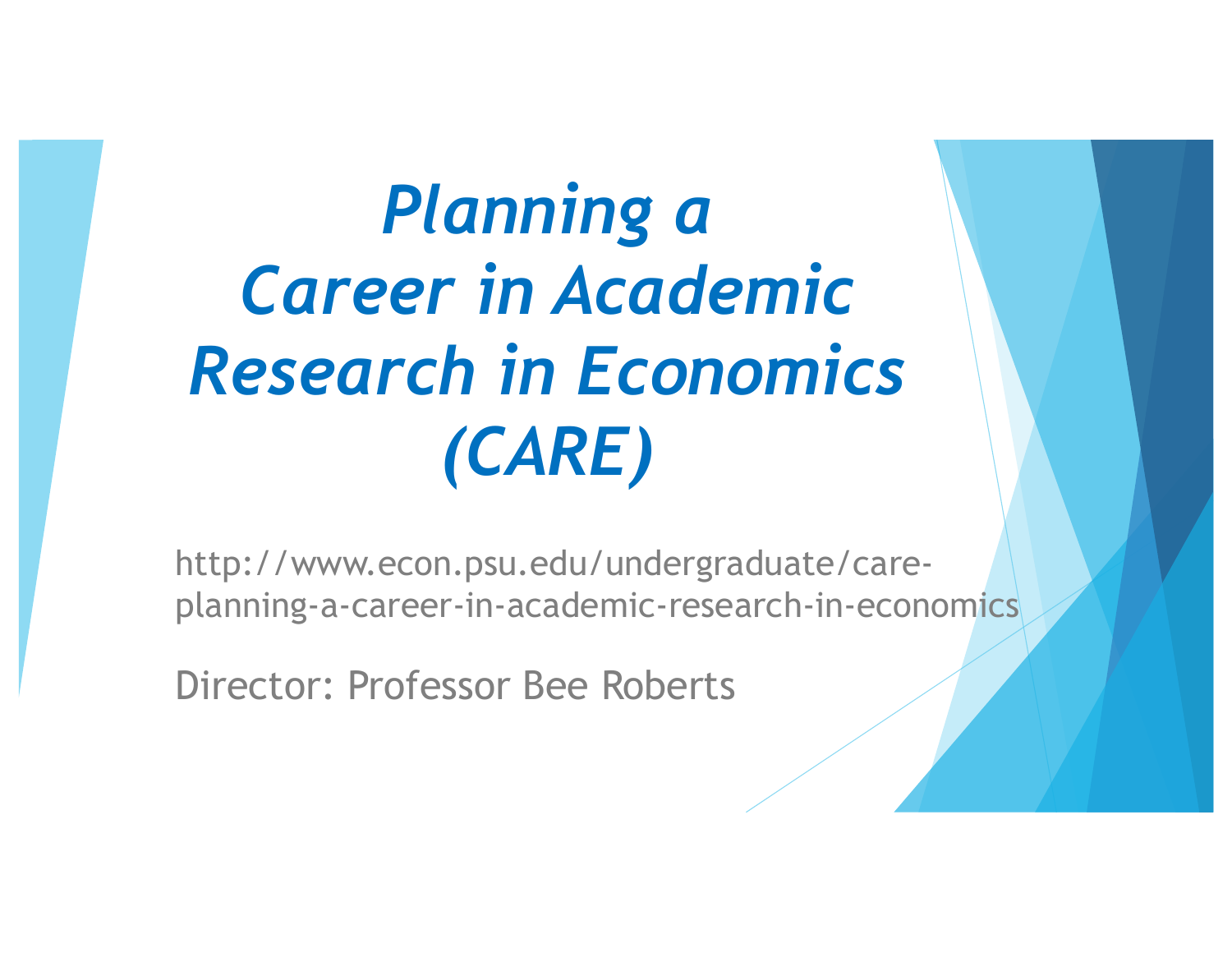# *Mission*

 $\blacktriangleright$  To help students prepare for advanced degrees and pursue careers in Economics.  $\blacktriangleright$  To provide mentoring for underrepresented groups (women and minorities).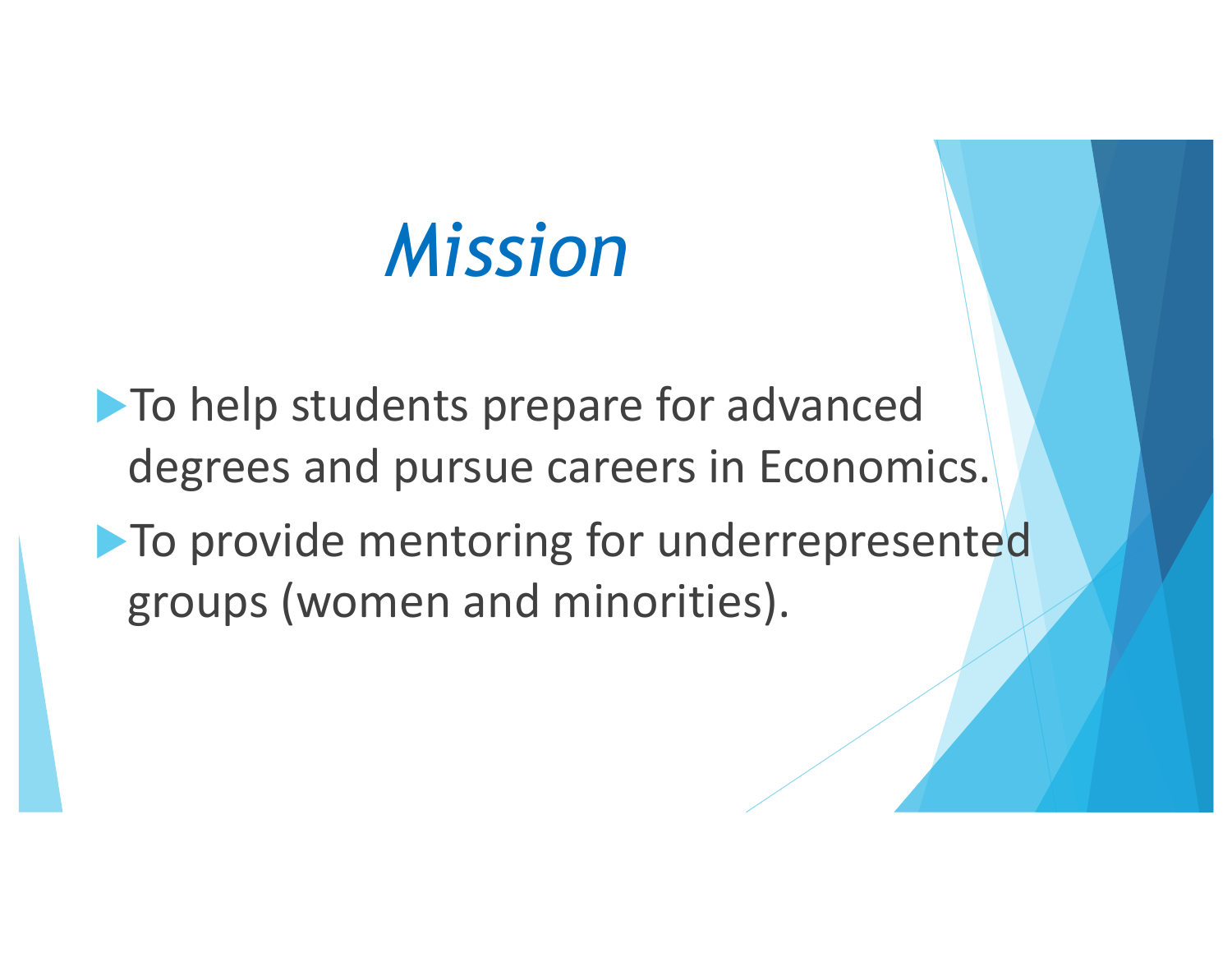## *Why Pursue a PhD?*

- $\blacktriangleright$  Increased number of econ majors nationwide but decreased number of new PhDs
	- $\blacktriangleright$  Excellent employment opportunities are expected
- $\blacktriangleright$  Under-represented groups are in a particularly strong position
	- $\blacktriangleright$  E.g. the share of female faculty in PhD granting institutions has been stagnant in the last decade and a half

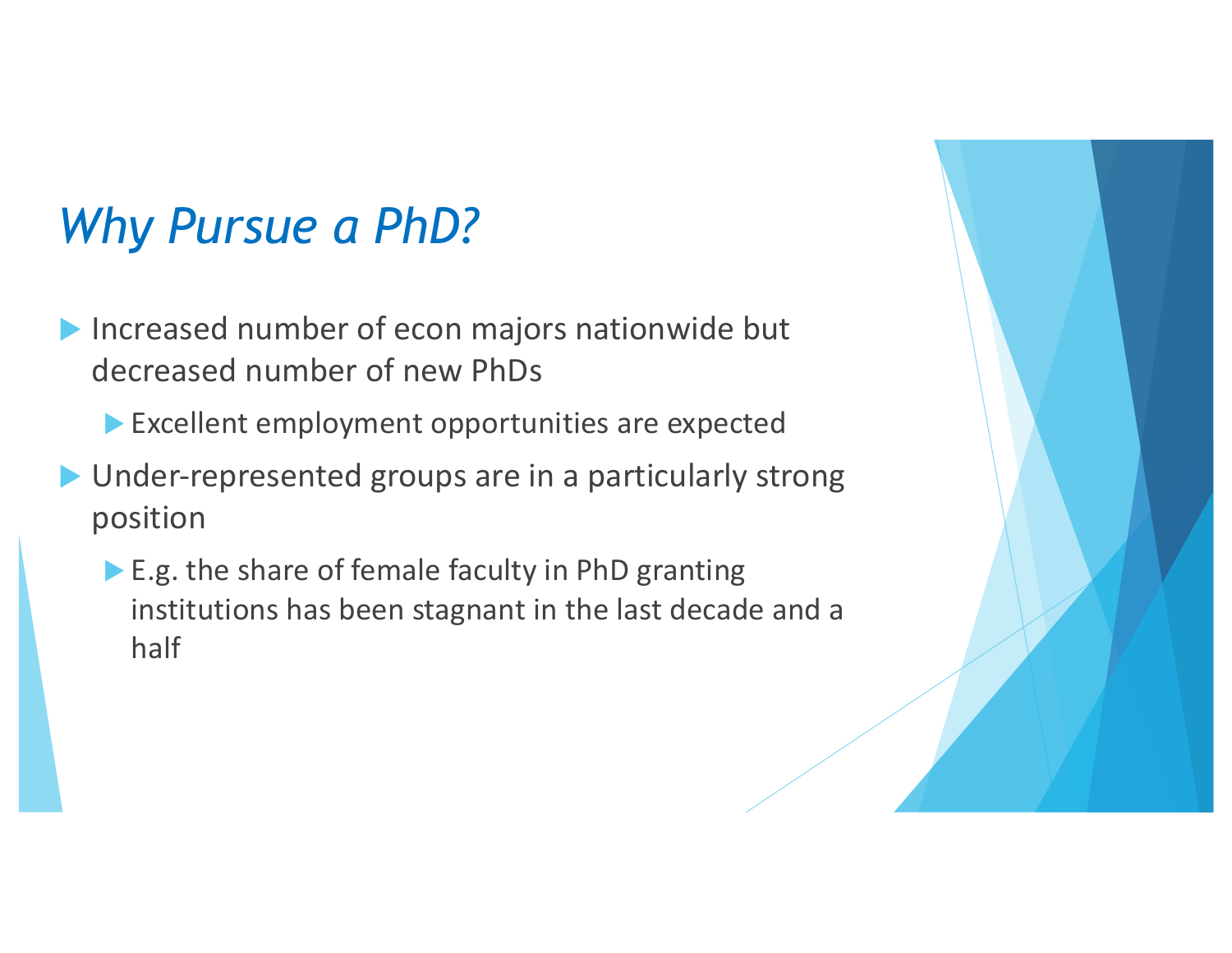

Figure 1. Pipeline for Departments with Doctoral Programs:<br>Percent of Doctoral Students and Faculty who are Women, 1997-2016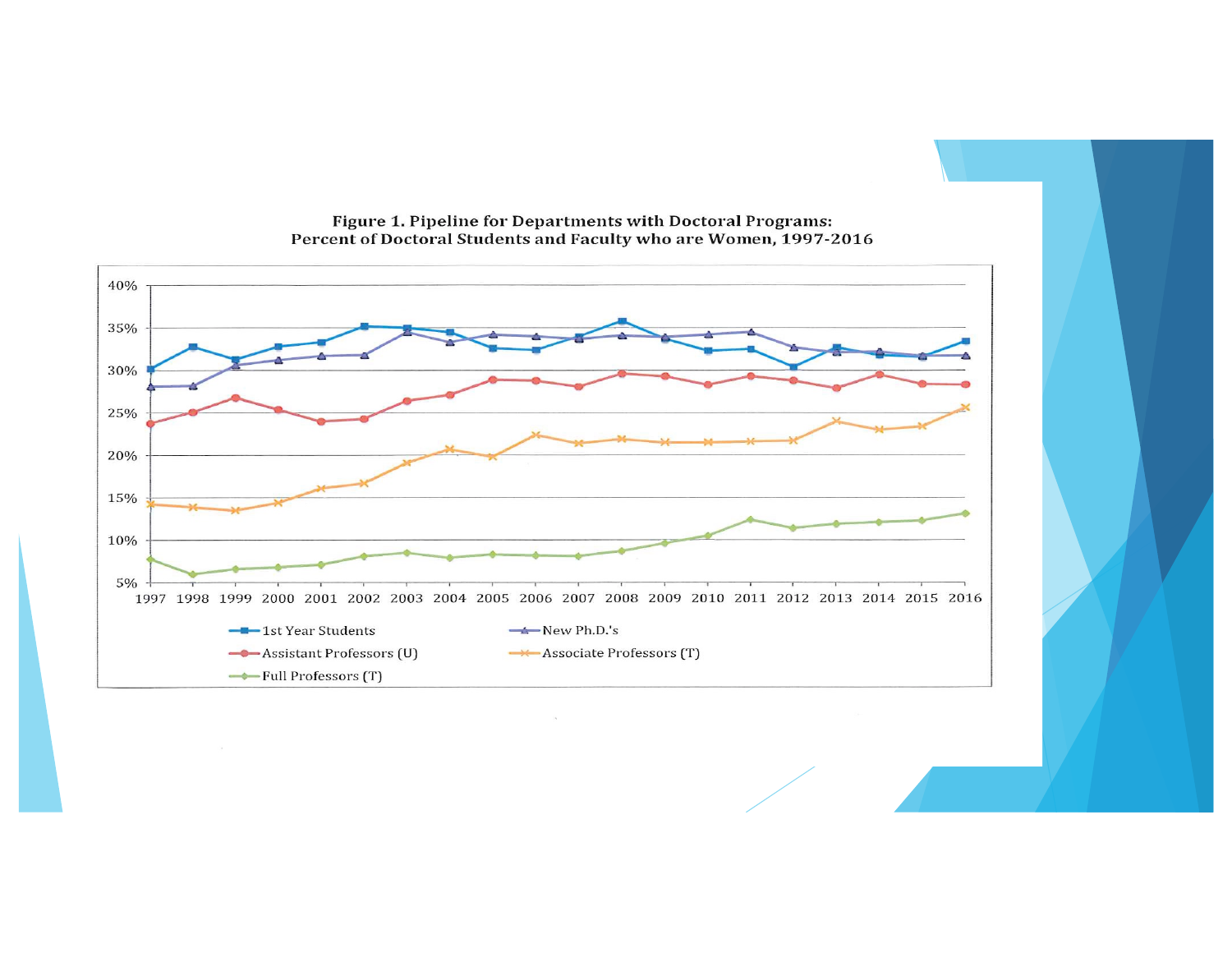## *Career Opportunities with PhD degrees*

- $\blacktriangleright$  Academia
	- $\blacktriangleright$  no need for post-docs
- $\blacktriangleright$  Consulting firms
	- Bates-White, Cornerstone
- $\blacktriangleright$  Government organizations
	- ▶ Federal Reserve, Census Department, Treasury
- $\blacktriangleright$  International agencies
	- **The World Bank, IMF, UN**
- **Private Organizations** 
	- $\blacktriangleright$  Banks, Investment firms & other for-profit ventures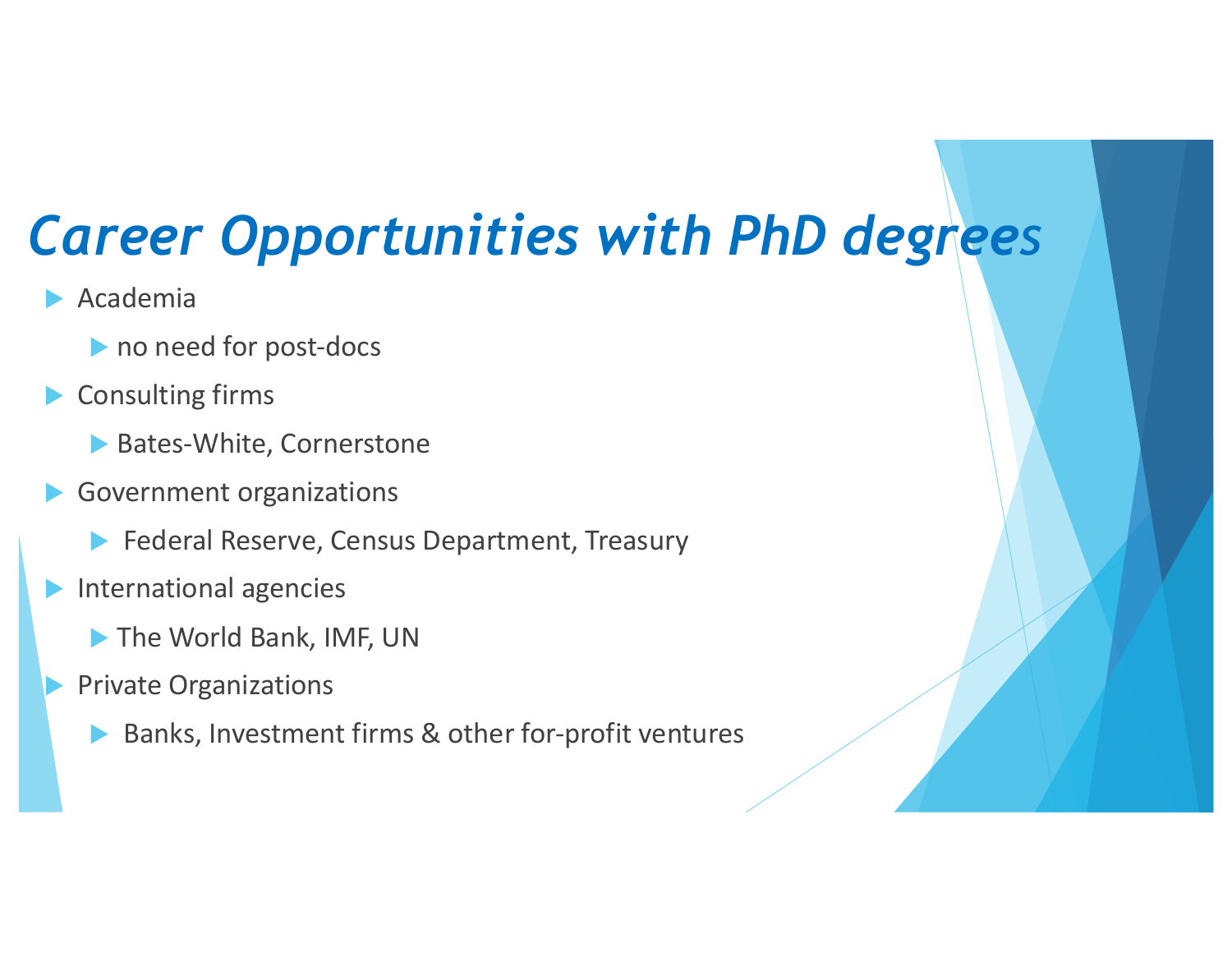## SALARIES of Economists with Advanced **Degrees**

#### **9 month academic salary for the 2016-17 academic year**

All PhD Degree granting institutions Top 30 institutions New Tenure Track  $\begin{array}{cc} 5 & 128,125 \\ \end{array}$  \$151,000 New Non-Tenure Track \$ 75,118 \$ 72,500

**Academic Consulting Jobs – average annual salary** MAs \$ 64,000 – \$ 84,000 PhDs \$ 90,000 – \$180,000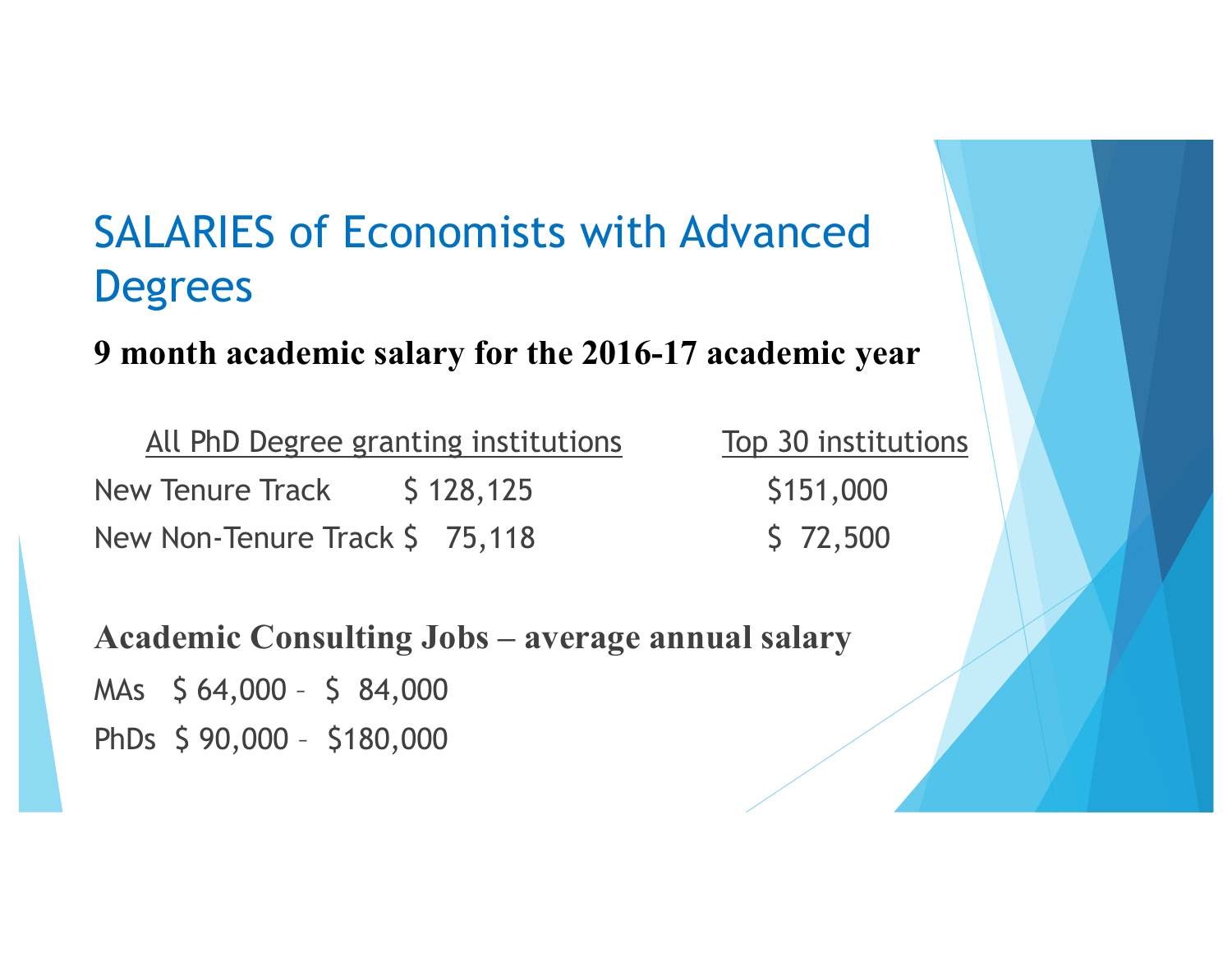### **Preparation for Graduate School**

- $\blacktriangleright$  Getting into a high quality graduate school is very competitive and takes advanced preparation.
- lacktriangleright The Economics program for our majors does not properly prepare students for graduate school in the top programs.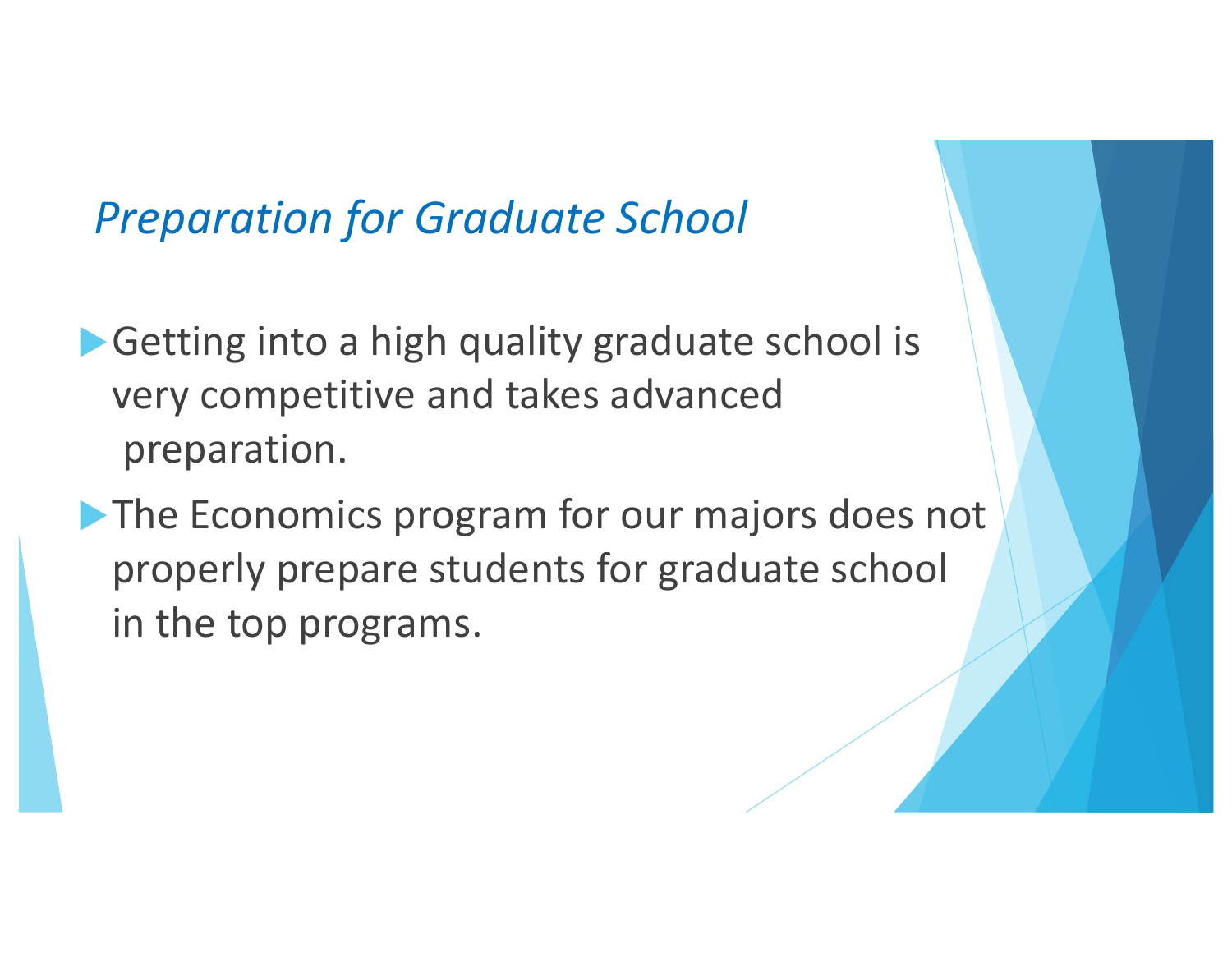## *What does it take to get into a top tier PhD program?*

- Strong letters of recommendation
- $\blacktriangleright$  Strong quantitative skills (math and stats)
- $\blacktriangleright$  Honors level training in intermediate micro, macro, econometrics courses (i.e. 302H, 304H, 306H)
- Exposure to graduate-level course work in economics
- **Proven independent research ability, such as an honors thesis**